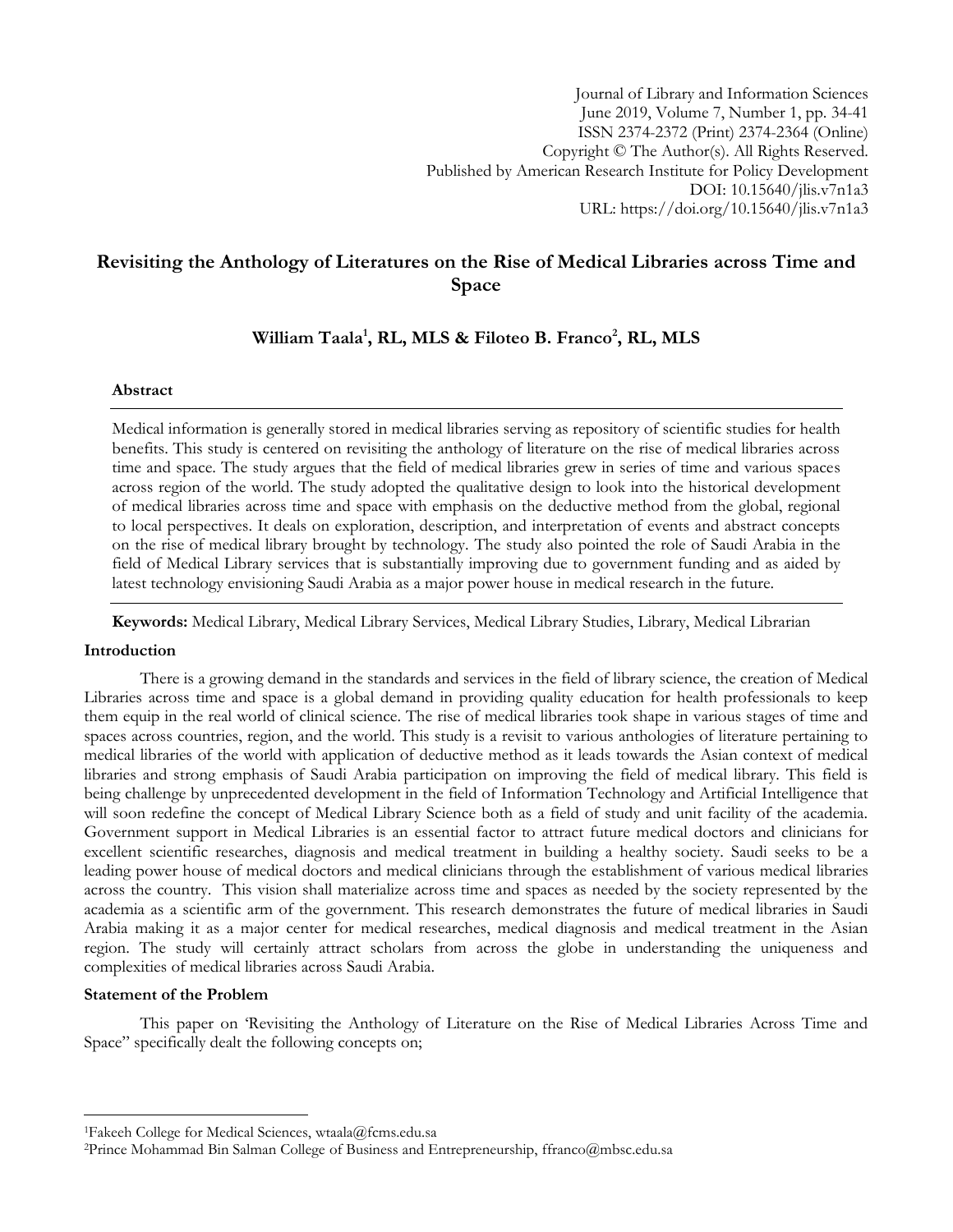One, is to explore the narratives on the growth and development of Medical Libraries in perspective particularly on the setting the global standards; two, conduct comparative analysis on the medical libraries across Asia particularly on the issues on training dynamics among developed and developing economies; and third, synthesize studies on medical libraries in Saudi Arabia as to its impact in reinventing the future of medical education.

#### **Framework**

The conceptual framework was designed into three significant elements related to medical libraries. The analysis of the data is guided by the framework in accordance to the statement of the problem creating a concept mapping for substantial presentation of findings.



The first concept is centered on exploring the narratives on the growth and development of Medical Libraries in Perspective particularly on the Setting the Global Standards. This concept intends to examine the historical development of medical library across series of time or period in various spaces of the globe particularly that of western orientation that created a global impact in medical library.The second concept is centered on comparative analysis on the Medical Libraries Across Asia particularly on the Issues on Training Dynamics among developed and developing economies. This concept is focus on the selected Asian libraries both from developed and developing economies providing balance information on their best practices and areas for improvement in time series and various spaces.The third concept is on Synthesizing studies on Medical Libraries in Saudi Arabia as to its impact in Reinventing the Future of medical education. This concept will emphasize the role of Saudi Arabia in the field of Medical Library Science as discipline. This particular concept will position Saudi Arabia as an emerging entity in the field of Medical Library Science (MLS).

## **Methodology**

This paper employed Qualitative Research Design (QRD) specifically on the application of expository writing. The focus of qualitative design in this research is to look into the historical development of medical libraries across time and space. It dealt on exploration, description, and interpretation of events and abstract concepts on the rise of medical library brought by technology. It has designed characteristics such as flexible, evolving and emergent base on the given data in various stages of time and space.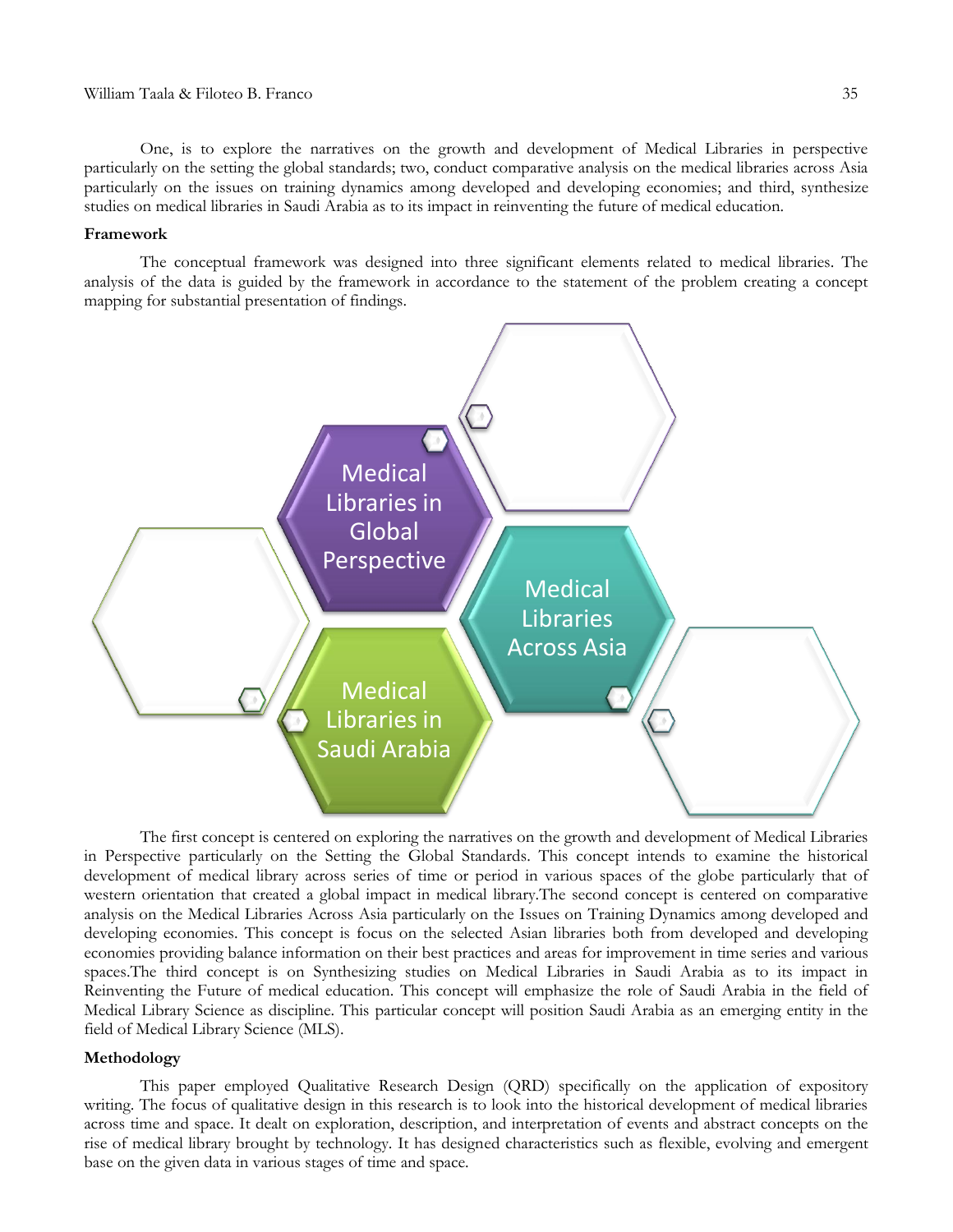In qualitative research, the researcher is the main instrument of the study in acquiring the needed data. This requires the researcher to conduct hands on field work and immersion in various libraries on the introduction of technology. The variables in qualitative are needed for the gathering of historical information substantially, this includes issues and practice dynamics across time and space which pressured the rising needs on technological services and advancement. Through qualitative the search of empirical reasons is essential in establishing the significance of Medical Library development.

### **Discussion and Presentation of Findings**

#### **Perspectives of medical libraries: establishing global standards**

The historic tablets dated back to the year 2000 B.C. identified the first medical writings recorded. The history defines medical library as a collection of writings related to health during ancient and medieval periods and demonstrates the dependence of progress or diminution of attitudes towards learning and knowledge. Among the oldest medical schools in the world there are (1) University of Bologna - School of Medicine and Dentistry - 1081, (2) Queen Mary Barts and the School of Medicine and Dentistry of London - 1123, (3) University of Montpellier - Faculty of Medicine (1181) (4) University of Oxford - Division of Medical Sciences (1096) (5) University of Florence-School of Human Health Sciences (1123) (6) University of Padua-Department of Medicine-Dimed (1222) (7) University of Siena School of Medicine (1240) (8) University of Coimbra-Faculty of Medicine (1290) (9) University of Perugia-Faculty of Medicine (1308) (10) University of Pisa-Faculty of Medicine (1343).

The structure of medical libraries took shaped during 1500 with the scientific progress and changes among communities and states are an examples of the space of study libraries. The rise of medical libraries in the old American continent is anticipated in the era of collections of medical resources from public libraries at the beginning of the 20th century (Birchette, K, 2018). In the field of Science of Library and Information Technology, the Medical Library is designed for doctors and other areas of health professionals in the search for information, discovery, and innovation for health science is influenced by various elements in time and space. The National Library of Medicine of the United States (NLM) is the largest biomedical library in the world and gathers and provides access to the best health information in the world. The largest medical library in Europe is the National Library of Medicine of Germany (ZB MED), which also has collections in the fields of nutrition, agriculture and environmental sciences. The oldest medical school in the United States is the School of Medicine of the University of Pennsylvania, founded in 1765. After this date, all other medical schools in the United States were founded.

Meanwhile, The Wellcome Library (England) is based on the collection formed by Sir Henry Wellcome (1853-1936), as a business magnate he was able to establish significant medical collections of the  $20<sup>th</sup>$  century. His collection contains printed materials on health and scientific literature from the fifteenth century to the present day, including special collections on ephemeral books. The library included thousands of health monographs, anatomical atlases, pharmacopoeias and about 20,000 items of health related material, as well as an increasing number of electronic materials covering a wide range of topics including popular science, health management, biomedical, health policy, research ethics, scientific studies and public policy to science.

These are among the largest medical libraries in the world; (1) National Library of Medicine, Maryland, USA UU With 8 million books (2) State Medical Library of Russia, Moscow with 5.2 million books (3) National Library of Medicine of Germany, Cologne with 2 million books (4) Harvard University Medical Library, Cambridge with 1, 7 million books (5) Library of the New York Academy of Medicine with 600,000 books (6) Library of the National Academy of Medicine, Paris with 500 books (7) Library of the School of Medicine, Yale University, Connecticut with 4490T books(8) Library of the Royal Society of Medicine, London with 413T books (9) Karolinska Institute Library, Stockholm with 360T books and (10) National Medical Library, Prague with 115T books. The largest medical library in Asia is the Chinese Academy of Medical Sciences in Beijing, while the Canadian Institute of Scientific and Technical Information in Ottawa is the largest biomedical and scientific library in the world. These are examples of how the Medical Library changes in time and space, due to the needs of education as a fundamental need to improve health services in society.

Texas A&M medical schools and departments have offices throughout the state. The library of medical sciences (MSL) began distributing six Kindle books in the library building in the spring of 2010 and continued to circulate until the devices were consumed.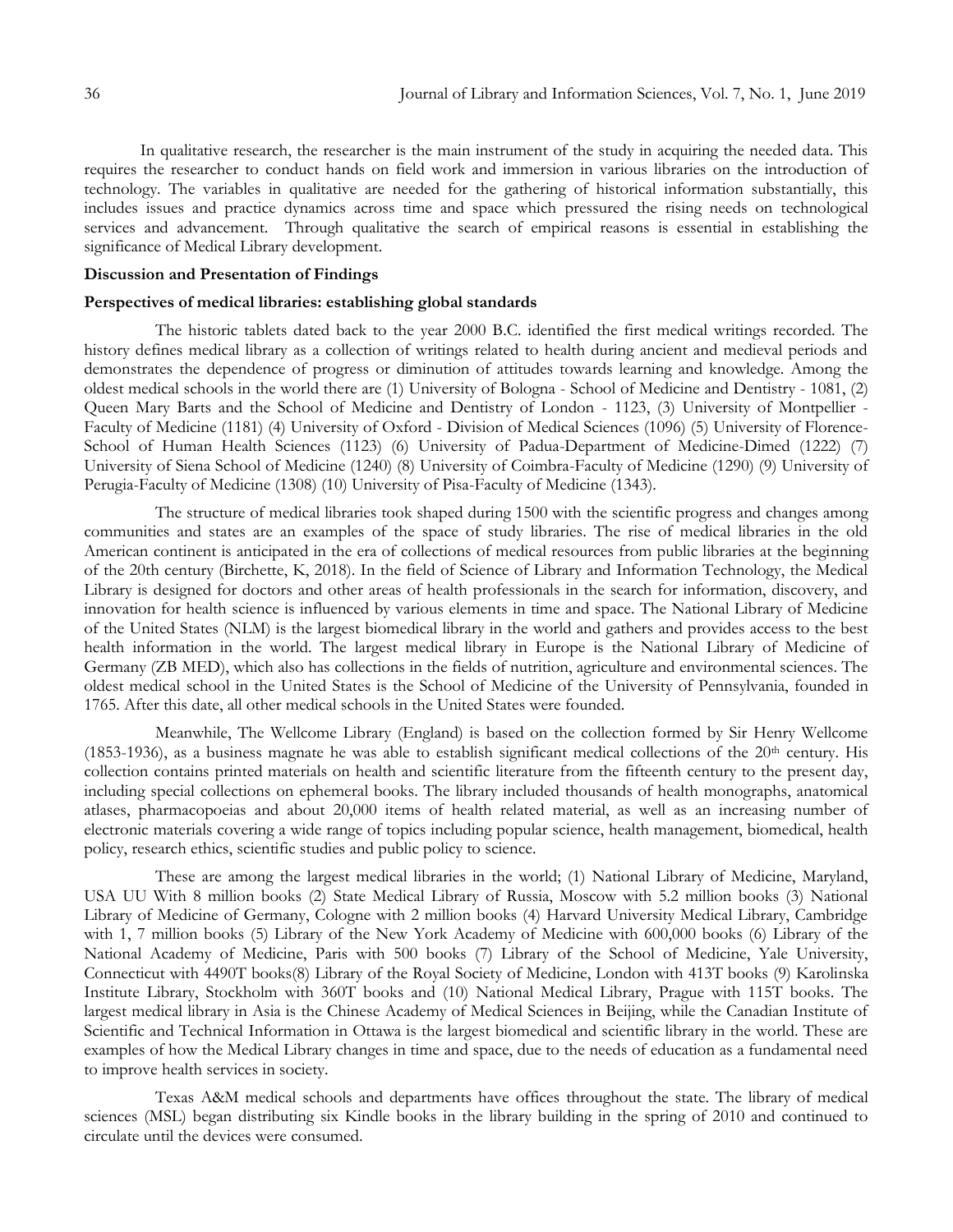'' There was a small but constant use over time. In the fall of 2010, MSL librarians observed users about the interest in removing the iPad 2 with this entry, MSL started distributing two original iPads in May 2011, which, like the Kindle, didn't have much constant for several years.

Contemporary studies on the science of medical libraries focus mainly on technologies such as the study on the evaluation of an iPad loan program in an academic medical library: a case study "by Suzanne Shurtz, Robin Sewell, T. Derek Halling, Becky McKay and Catherine Pepper at quarterly medical referral services She says, an academic medical library has extended its iPad loan service to several university libraries and performed a service evaluation loaded with medical and educational applications were provided during Two weeks of five university campuses: statistics on the circulation of devices were followed and users were asked to complete an online survey about their experience. The data was collected and analyzed over 11 months. Library on the best way to adapt the service, including resources that will be added to the iPad, and the decision to publish devices on campus with more frequent use. This is an evidence based result in monitoring circulation data using iPad on managing request as essential in determining cost.

Another contemporary study on Medical Library is on "Community Engagement at an Emerging Academic Medical Library: A Three-Pronged Outreach Model" by Stephanie M. Swanberg, Misa Mi, Keith Engwall & Nancy Bulgarelli published by the Medical Reference Services Quarterly. According to Oakland University William Beaumont School of Medicine (OUWB) when establishing a medical library there are many priorities such as space management, space designs, collections, information system, curriculum, web presence and staff. This requires serious planning for both long term and short term including fundraising metrics.A particular model must be adopted by the medical library in making it flexible with other libraries for resource sharing, man power, researchers and experts.

#### **Medical Libraries Across Asia: Issues on Training Dynamics**

The variety of levels of development in the countries of Southeast Asia can be appreciated with a simple call of the main ones: Australia, Papua and New Guinea, Indonesia, Japan, the Philippines, Sri Lanka, Thailand, Vietnam, Malaysia, Singapore, Khmer. To describe the situation of the medical library in such a diverse group of countries is to provide a kaleidoscope instead of a photograph. However, this report from the first four meetings of SEAMIC (Southeast Asian Medical Information Center), an organization of medical librarians throughout the area, highlights fundamental similarities and differences. At one extreme of the sophistication of health science libraries are some countries with a tradition of good libraries, either left by their colonial teachers, as in Singapore, or developing a tradition themselves, as in Japan. These countries present the same problems found in western libraries: how to obtain all published publications, library networks, computerization, photocopy restrictions and provision of good indexes in the local literature. At the other end of the scale there are countries without a library tradition, there are no training courses in librarianship, it is not known how libraries can help biomedical work, there are no book and publishing activities, there is no national bibliographic apparatus and there is no fragmentation. Most of the countries described in this document are in an intermediate position between these two extremes, and reading the reports on them offers a good sense of the diversity of people, and the altruistic attempts of many librarians to provide the best help and service. Despite the almost overwhelming odds, other generalizations can be observed. Most Southeast Asian countries have languages that do not use Roman alphabets; In addition, most of the medical literature is printed in languages with Roman alphabets. Several problems arise from this situation: exhaustive efforts must be made to identify publications in the local language for students and other non-experts in foreign languages so that the local language can be included in the catalog; and, since most vulgar journals are not indexed in internationally published indexes, the local bibliographic institute (usually the medical library) must produce an index for this literature. Another generalization that can be made is that the governmental apparatus in the Southeast Asian countries in general has much more impact on the life of the medical library or librarian than in the Western countries. The ingenuity required to obtain foreign currency to buy non-Asian magazines, the frustrations of inefficient or local postal services, and the paperwork required to order or pay for something requires the patience of librarian Job, the Buddha's philosophy and the iron will of a religious fanatic (Urata, T, 1977).

During the 1960s, Japanese medical universities spent a total of six years; Two years for a pre-clinical twoyear preclinical period, then a one-year internship will be assigned. The medical library plays an important role in its training, but addresses similar problems throughout the Asian region with the support of medical libraries. Medical libraries in Japan are also challenged by the budget for collections of books, services, and facilities.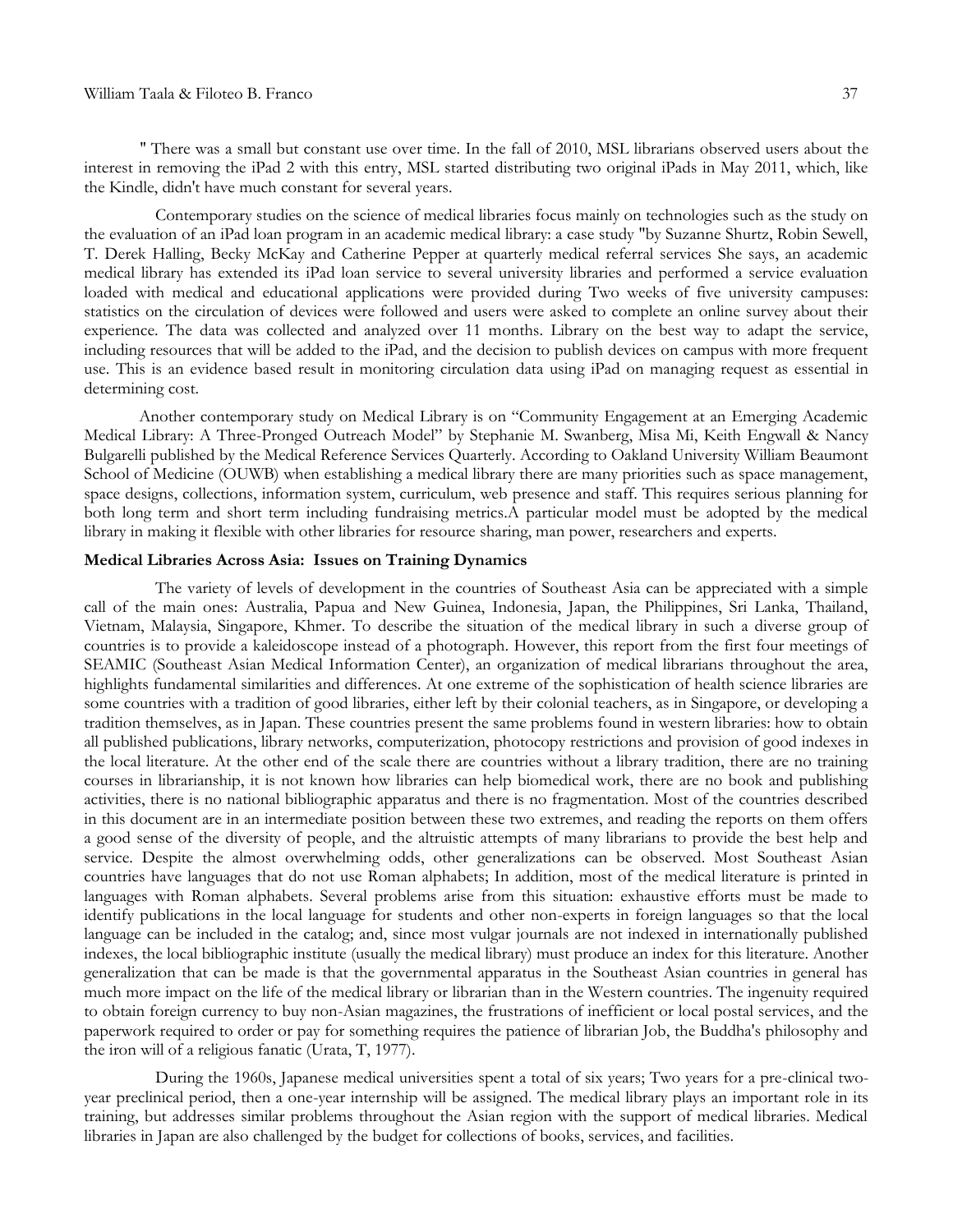Medical professors and students are assigned designated areas for research, but not all collections of medical libraries have access to medical students, there is a barrier in library policy among professors and medical students. Many new medical buildings are now built thanks to the generosity of the Rockefeller Foundation and the Medical Council of China (Broadman, 1962).

This NUS library is one of the oldest special library whose origin dates back to 1905 when the School of State Medicine of the Strait of Malaysia was established (for a History of the Library of Medicine, see the issue of LINUS, NUS of July 1995 (page 6) Bulletin of the library). The medical library serves mainly:

- Alice Lee Center for NursingStudies
- Pharmacy Department
- School of dentistry
- Saw Swee Hock School of Public Health
- Yong Loo Lin medical school

In addition to students and university staff, the library is also used by hospital doctors, health personnel, general practitioners, medical personnel from the Armed Forces and staff assigned to various government departments, government agencies and scientific organizations. The Chinese Medical University library is located in the Lifu Education Building on the Taichung campus with a collection of over 300,000 volumesand was created in 1958. The 5687.42㎡ libraryresources of this structure are available not only for the university but as well as the other stakeholders. The main objective is to provide circulate information to helps in the promotion of research activities, teaching and learning as well as patient care, and to facilitate the integration of traditional and Western medicines. The library provides both printed resources and in electronic format, with particular attention to Chinese medicine. The collection covers topics and concepts related to health, medical sciences and medical care. You can also access thousands of external electronic magazines and e-books.

The library of the Medical University of China was founded in 1958; the main thrust of this library is to provide information and services on health for research, teaching, and orientation for the integration of traditional and western medicines. Special attention is being given to Chinese Medicine covering medical sciences and medical services.

The Taichung Hospital Library was opened on June 1982 and merged with the library of the Medical University of China in 2005. The Peikang campus library was opened on October 1985 and provided services including circulation, interlibrary loan and research computing. The Peikang campus branch library and Peikang hospital library were merged in 2002. The main thrust of the library is centered on teaching and research for medical science of its hospital by providing excellent services on clinical education, medical development and medical information.

The Rise of Modern Medical Libraries in the Philippines can be attributed to Two British medical librarians in 1986, Nicky Whitsed and Roy Tabor contributed to a workshop for a medical librarian that was sponsored by the Philippine Council for Health Research and Development and by the British Council. The WHO Western Pacific Regional Office (WPRO) is based in Manila and has a modern well-funded library. The Department of Health in the Philippines has a total of 14 medical libraries across the country exclusively for health realted research. The F. Herrera Jr. Medical Library of the University of the Philippines-Manila is accredited by the prestigious Association of Philippine Accreditation of Schools, Universities, and Universities (PAASCU). The library is centered on medical health and clinical studies for research and teaching with global impact on its scientific approaches.

The Lung Center Medical Library of the Philippines is the repository of knowledge that offers a range of learning opportunities for both hospital staff and the public. Its main objective is to provide materials and services to meet the needs of all LCP staff, fellows, and consultants regarding patient care, training, research activities and other related information. Before 1998, before the tragic fire that destroyed the LCP, the Medical Library is proud to say that it is one of the most visited sites, which is accessed with a complete collection of information on lung diseases and other related chest diseases. Although with its limited resources at this time, it still provides information and ideas that are fundamental to successfully functioning in current information and the knowledge society.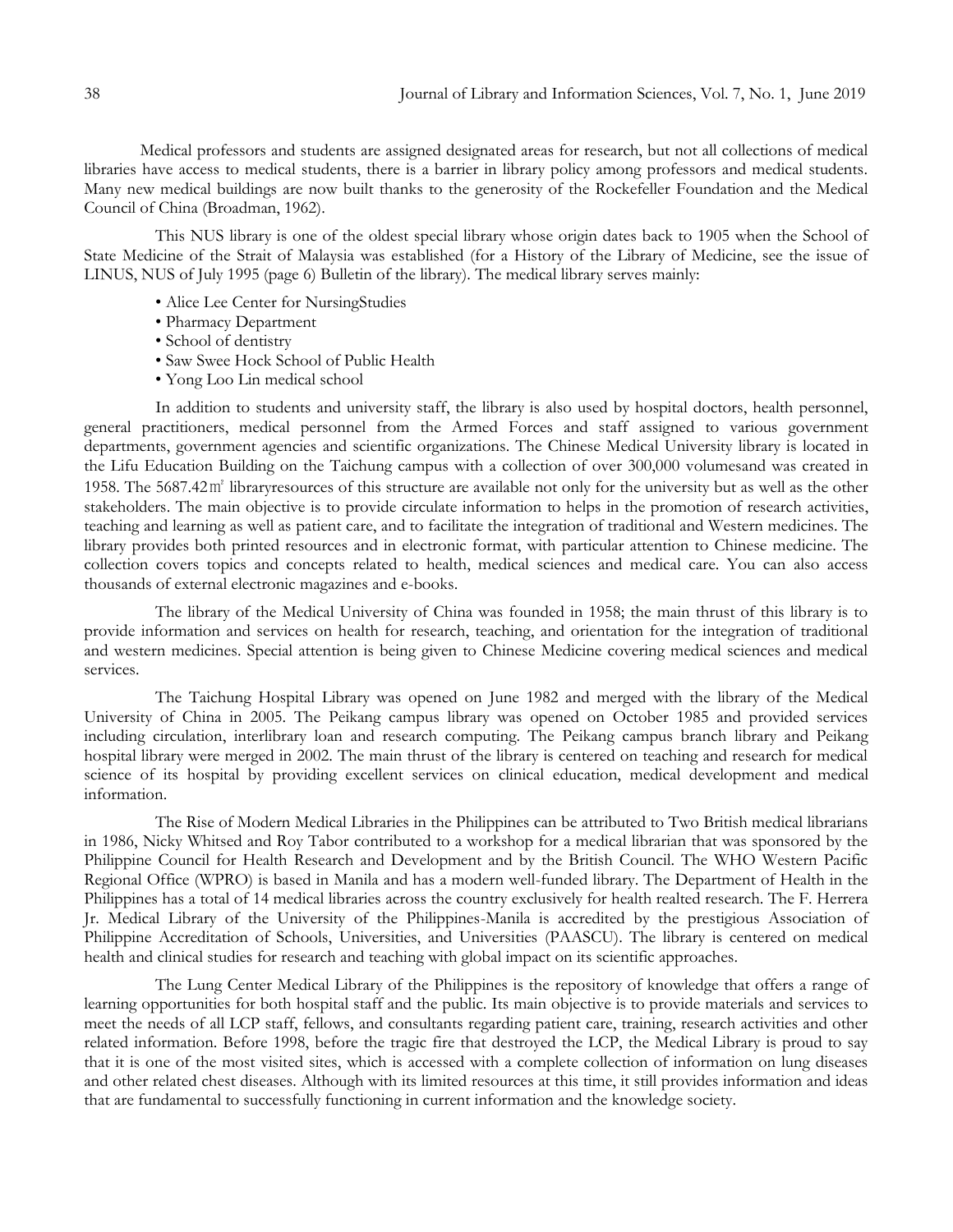The Faculty of Medicine and Surgery of the University of Santo Tomas founded in 1871, is the first medical school in the Philippines and is recognized as the oldest school of medicine in Southeast Asia. It has been proclaimed a center of excellence by the Higher Education Commission.

The health sciences library is located on the fourth floor of the Saint Martin de Porres building. This library serves mainly the needs of students of the Faculty of Medicine and Surgery, the Faculty of Nursing, the Faculty of Rehabilitation Sciences, members of the faculty, former students of the UST and researchers off campus.

### **Medical Libraries in Saudi Arabia: Reinventing the Future**

Among the recognized Medical schools in Saudi Arabia are; (1) Alfaisal University (2) Batterjee Medical College (3) Ibn Sina National College for Medical Studies (4) Imam Muhammad ibn Saud Islamic University (5) King Faisal University (6) King Saud bin Abdulaziz University for Health Sciences (7) King Saud University (8) Majmaah University (9) Northern Borders University (10) Qassim University (11) Sulaiman Al Rajhi Colleges and (12) Umm al-Qura University and (13) off course Fakeeh College for Medical Sciences Library. There are 19 cooperative medical libraries in the Arab World sharing medical library databases such as; (1) Ahmed Al- Farsi Library - Bahrain (2) Arabian Gulf University Library - Bahrain (3) Defense Forces Hospital Library - Bahrain (4) Hamed Health Sciences Library - Qatar (5) Health Sciences Center Library - Kuwait (6) King Abdul Aziz University, Faculty of Medicine Library - Saudi Arabia (7) King Fahd Medical City - Health Sciences Library - Saudi Arabia (8) King Faisal Specialist Hospital and Research Center Library -- Jeddah Saudi Arabia(9) King Faisal Specialist Hospital & Research Center Library - Riyadh Saudi Arabia (10) King Khalid National Guard Hospital Library - Saudi Arabia (11) Kuwait Institute of Medical Specialization Library - Kuwait (12) National Medical Library - United Arab Emirates (13) North West Armed Forces Hospital Library - Saudi Arabia (14) PAAET Nursing College Library- Kuwait (15) Royal Hospital Central Medical Library - Oman (16) Saab Medical Library - Lebanon (17) Shaikh Khalifa Medical Center Library - United Arab Emirates (18) Sultan Qaboos University Medical Library - Oman and (19) Tawam Hospital Medical Library United Arab Emirates according to Health Sciences Center Library Administration of the Kuwait University.

The study on "Central Medical Library In Saudi Arabia: Establishment and Prospective Development" by Mohammed A. Marghalani published by Cyberians Journal centered on the usefulness of the collections and services provided by the CML, it was found that there is a need to strengthen the digital collection and electronic resources of the library. The staff also manifested for proper training on health services research to cater to the information needs of the clients. The study also encourages the interlibrary cooperation with other libraries for resource sharing for future growth of collections and trainings.

The study on "A study of hospital and medical libraries in Riyadh, the Kingdom of Saudi Arabia" by S al-Ogla of the Department of Libraries and Information Sciences, Faculty of Arts, King Saud University (KSU), Riyadh. This is the first such study in Saudi Arabia, and similar investigations are expected to cover the entire kingdom. The purpose of this research was to study the hospital and medical libraries of the city of Riyadh. A questionnaire was prepared and sent to a sample of fifteen libraries, of which twelve responded. The government of Saudi Arabia established nine (75%) of the hospitals that responded, while the private sector created only three (25%). The situation of the library staff, the backbone of the library service, is quite grim in general. This could be due to several reasons. A separate study is needed on the recruitment of professional librarians for hospital and medical libraries. The King Faisal Specialist Hospital has the best staff, with three professional librarians, three paraprofessionals and three non-professionals. The military hospital library has five professional librarians, but there are no paraprofessionals and only two non-professionals. King Khalid Hospital has three professional librarians, one paraprofessional and one nonprofessional. In conclusion, libraries are a very important tool to provide quality medical care, because doctors, patients, and students in university hospitals need information. Information is vital and must be current and relevant. Physicians need information from a variety of sources, through their libraries or interlibrary loans.

The paper of Khudair, A. and Bawden, D. (2007) "Health Libraries in Saudi Arabia: analysis and recommendations published in Aslib Proceedings, traces the current health status and library information of medical health in Saudi Arabia that may lead in establishing health models and prototypes. These will provide better health services and health management policies based on information network. It pointed the need to support medical libraries in order to improve health information, trainings and research for better medical services in the future. This incorporates organizational diagnosis and treatment among agencies that has significant role in the development of medical services in the country.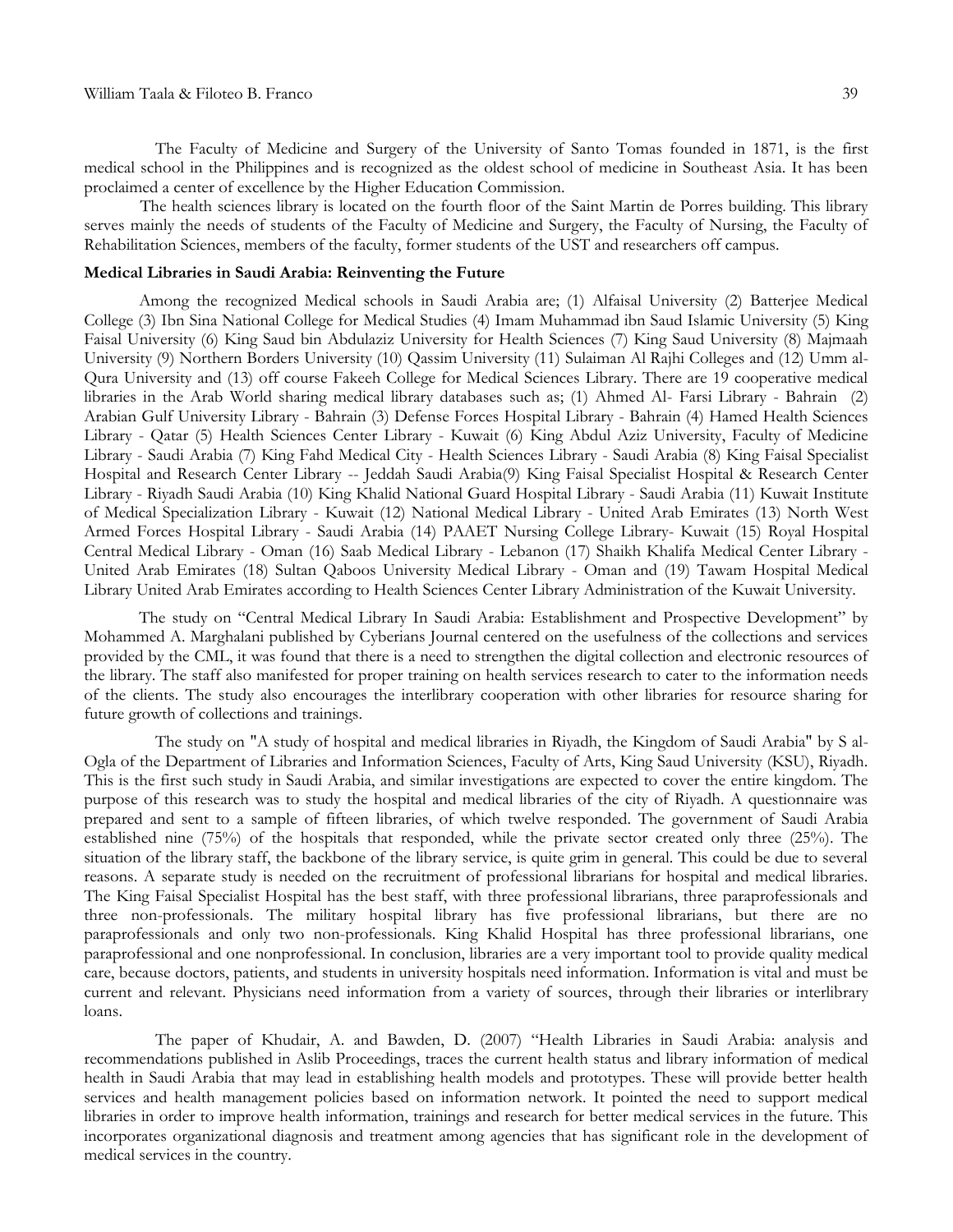A study conducted by Arif, Makkisibai and Sulaiman (1998) "Interlibrary loan service in the Kingdom of Saudi Arabia: a case study of medical libraries" this study is related to library loans and interlibrary services including resource sharing in Saudi Arabia. Protocols on interlibrary loans and interlibrary services were carefully studied in 1995 which resulted in library models and prototypes on library development. The research revealed that in the last 20 years there was an increased in library loans and library services in Saudi Arabia as part of library development including budget projections and collections (Arif, Makkisibai and Sulaiman, 1998).

Another contemporary study on medical Library in Saudi Arabia is on the "Attitudes of Saudi Arabian Undergraduate Medical Students towards Health Research" by Sara M. Al-Hilali, Eman Al-Kahtani, Babar Zaman, Rajiv Khandekar, Abdullah Al-Shahri, and Deepak P. Edward. The study looks into the attitude of medical students towards medical research and related topics to health science. The introduction of problem based curriculum created a positive impact on medical students" attitudes towards research on health science. The study recommends to further strengthens school policies and programs toward medical research including resource management and facilities of state of the art must be made available for better research access. The most common barriers encountered by medical students as revealed in this study are; mentorship, time, training and methodology.

The Journal of Perspective 2015 presented "The Future of Medical Libraries" by Donald A.B. Lindberg and Betsy L. Humphreys. The study is centered on how the information age influenced the development and services of medical libraries particularly the National Library of Medicine. The information age and digital science impacted the services provided by various libraries across the country. It provided alternatives to both librarians and researchers in various paces and time. Virtual collections are now available to most advance libraries in the world that influence the library space design. There is an information traffic that every library must face at present and at worst in the near future. The research revealed that funding is very important for maintaining the electronic collections and virtual collections as challenge by the discipline of information science will play an interdisciplinary role in medical science. The future of medical libraries is in dependence with information science that will deliver the best medical services and orientation in the society.

# **Conclusion**

The field of Medical Library Science is dominated by western orientation as demonstrated in the discussion and findings of the study. They set the global standard of what makes a medical library in the university and other medical entities. However, selected Asian Medical Libraries are also setting its own parameters in devising modern library facilities and collection standards. However, it is also true that some Asian Medical Libraries are also struggling due to budgetary concerns that will eventually affect the quality of medical education in selected part of the region across time and space. The study also pointed the role of Saudi Arabia in the field of Medical Library is substantially improving due to government funding and continuously improving as aided by latest technology. The improvement of Medical libraries in Saudi Arabia is in consonance to government effort in providing world class medical education and services in the Arab region across time and space from now and beyond. This although, there are no concrete studies on the development of librarians in the kingdom, library services particularly medical library services have flourished with the sustainable support not only from the government itself but as well as the medical facilities such as hospitals and clinic have set up their respective medical libraries to aid the medical services in the kingdom. This was able to realize with the advent of modern technologies and resources at this time that made information resources easily acquired by the use of information technology rather than merely relying on the traditional printed materials.

#### **References**

- (2019). Retrieved January 02, 2019, from http://horizon.hsc.edu.kw/library/index.asp?page=udbpl
- (PDF) Healthcare libraries in Saudi Arabia: Analysis and ... (n.d.). Retrieved from https://www.researchgate.net/publication/233978248\_Healthcare\_libraries\_in\_Saudi\_Arabia\_analysis\_and\_r ecommendations
- 2015 The Future of Medical Libraries | NEJM. (n.d.). Retrieved from <https://www.nejm.org/doi/full/10.1056/NEJMp048190>
- al-Ogla S. (1998). A study of hospital and medical libraries in Riyadh, Kingdom of Saudi Arabia. *Bulletin of the Medical Library Association*, *86*(1), 57-62.
- Aly, A. (n.d.). Central Medical Library In Saudi Arabia: Establishment and Prospective Development Mohammed A. Marghalani. Retrieved from